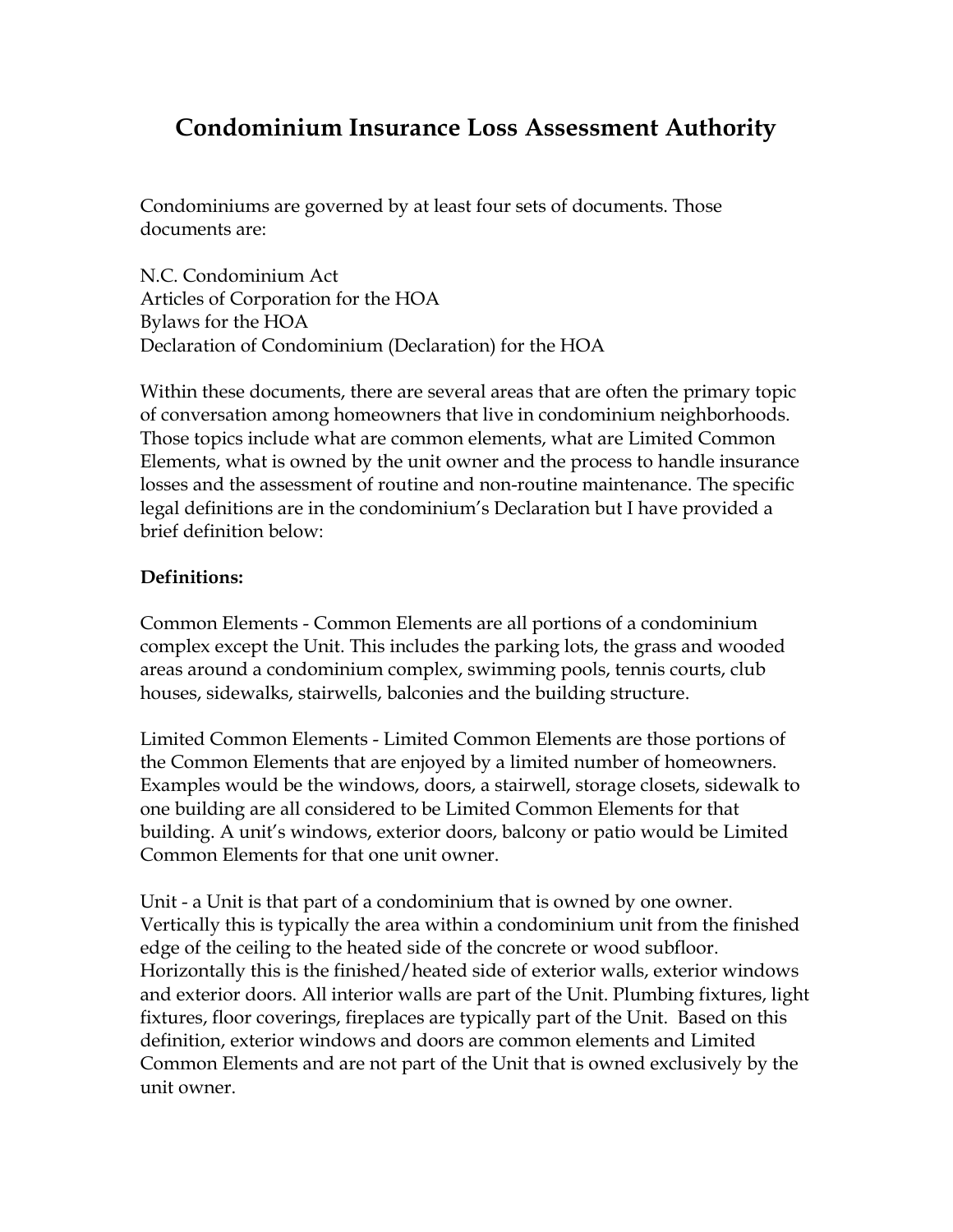Negligence - Negligence occurs when a person uses less than **reasonable care** to protect others from harm. Most **personal injury** and similar **tort** cases are based on a claim that one person's negligence has caused another's injury.

A negligence case has four elements:

- a. A **duty of care** that exists between the injured person and the negligent person, requiring the negligent person to act with **reasonable care** to prevent another's injuries;
- b. A **breach** of the duty of care, usually caused by failing to act with reasonable care;
- c. The breach of duty's being the **proximate cause** of the injury. In other words, but for the breach, the injury would not have happened; and
- d. An **injury** caused by the breach of duty. The injury may be physical, mental, emotional, or financial, as long as it is the kind of injury that can be fixed by paying money **damages**.

Note: Definition of negligence found on the internet.

## **Excerpts from your Declaration of Condominium:**

7.1 Common Elements:

7.1 (a). The association is charged with maintaining the common areas of the association. This article grants this power to the homeowners association.

7.1 (b). This article documents that a unit owner would be responsible for damages to common and limited common elements that are a result of negligence on the part of the unit owner or his guests.

7.2. This section addresses common expenses associated with limited common elements or benefiting less than all units. This section basically states that if the association is making repairs to limited common elements, the association shall assess those expenses to the unit owners benefiting from the repairs. The key word is "shall" which means must. This section does give some latitude in not having to assess unit owners for routine maintenance items like pressure washing, building painting.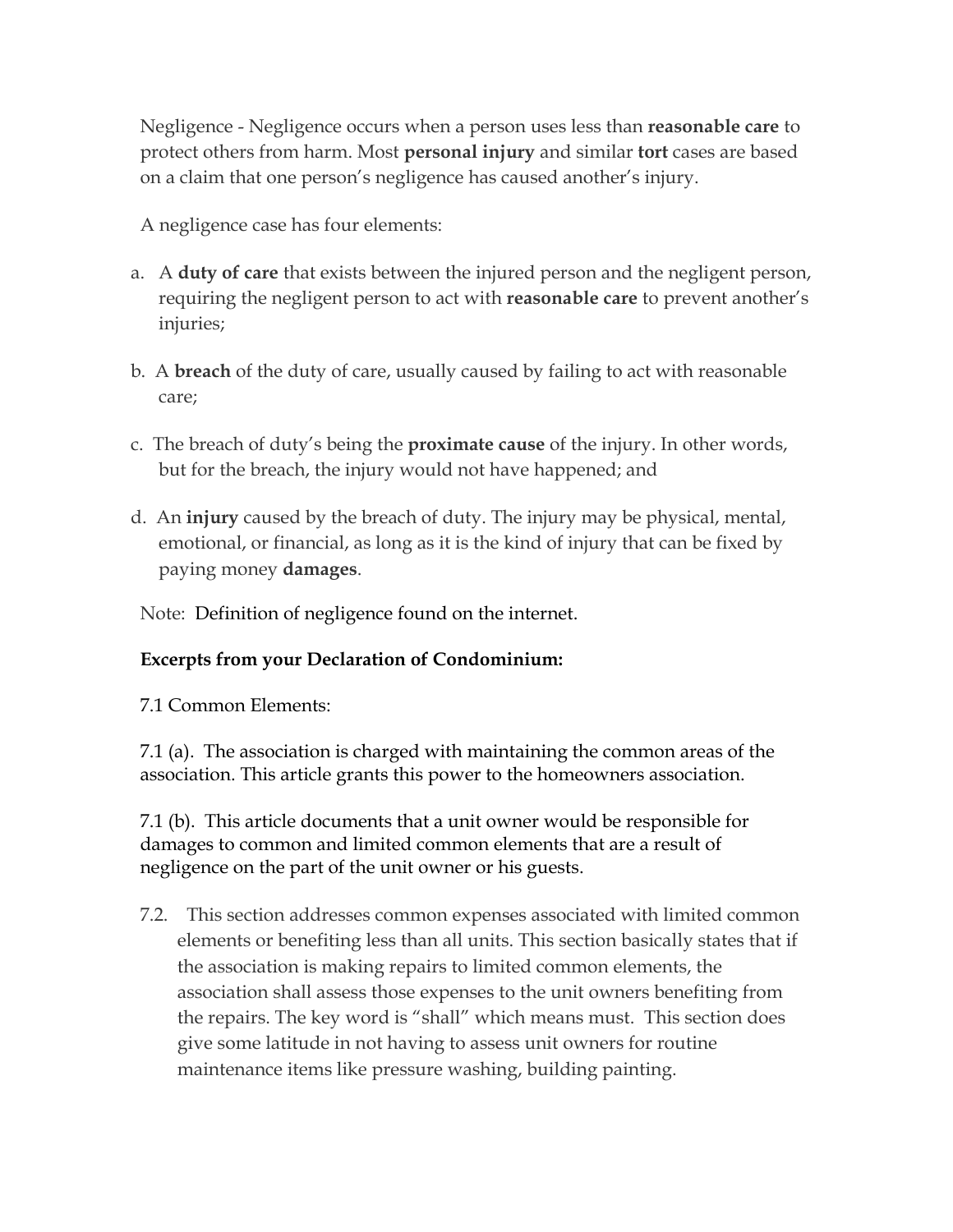#### **Assessments for Repairs to Common and Limited Common Elements:**

The Declaration usually gives an HOA board of directors the authority to make assessments against homeowners to cover the cost associated with maintaining the Common and Limited Common Elements of the association. This assessment authority could be used to assess every homeowner to help cover the cost of an expense charged against the entire association. There is usually additional language that covers the process in which the Board of Directors can establish an assessment against the entire association membership. This language varies by homeowner association. This authority can also be used to assess less than the entire membership for an expense that is specific to a number less than everyone. The authority to assess a limited number of homeowners is usually due to an expense associated with the repair of a Limited Common Element. This expense could be for one unit, two units or more than two units but less than the entire association.

The Declaration usually states that the Board of Directors "shall" assess a homeowner for repairs or maintenance to a Limited Common Element. Shall means the Board of Directors must assess these homeowners for expenses associated with Limited Common Elements. There is some latitude provided if the expenses are for normal repairs and maintenance such as pressure washing, painting, gutter cleaning, etc.

An example of the board's authority to assess a homeowner for repairs to a Limited Common Element would be

- a. A unit owner's entry door has to be repaired or replaced. This door is a limited common element and the unit owner should be assessed for the repairs.
- b. A stairs leading up to the second floor of a condominium building needs repair. These stairs would be considered a limited common element. All owners that use this stairs lot should be assessed for the repairs.
- c. If the association has to make a repair to plumbing, HVAC, or electrical components in the wall, floor or ceiling of a condominium unit, those owners benefiting from those repairs should be assessed for the repairs.
- d. A unit owner's window has to be replaced or repaired. This window is a limited common element in the unit owner should be assessed for the repairs.
- e. A unit owner's screen porch screening is torn. This screen porch is a limited common element and the repair expense should be paid by the unit owner.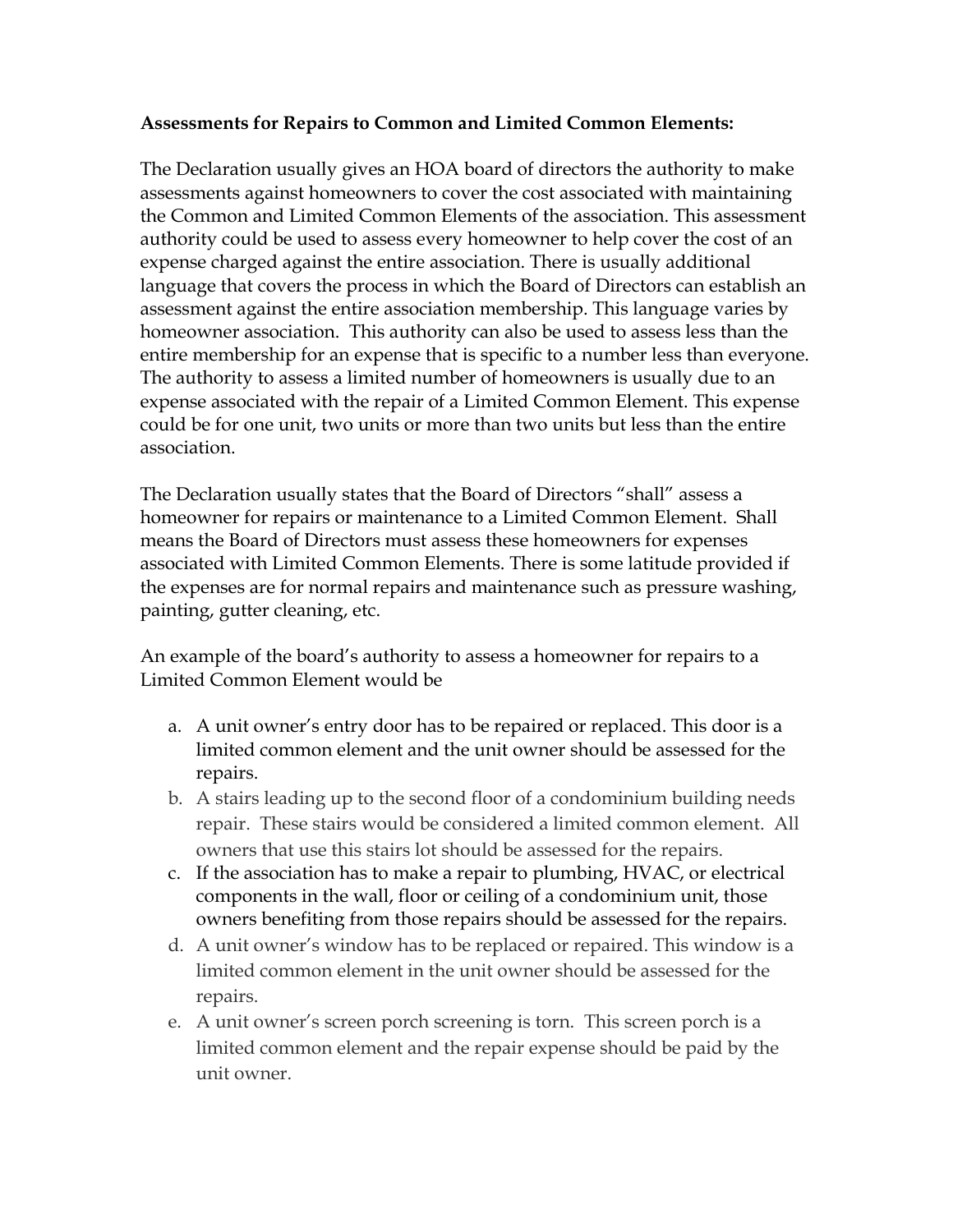f. There is a sewage blockage that is affecting one half of the homes in a condominium building. This sewage line is a limited common element and the repair expense should be assessed to those owners benefiting from the repair  $(1/2)$  the unit owners).

If the limited common element that was repaired or replaced was only for the benefit of one unit owner, then that unit owner would bare the entire cost. If the limited common element that was repaired replace was for the benefit of several unit owners (e.g. stairs to  $2<sup>nd</sup>$  floor), then those benefitting would be assessed for their share of the expense. The Board of Directors would authorize the repair or replacement and the Declaration requires the Board of Directors assess the homeowner for the repair to this Limited Common Element.

#### **Insurance Losses:**

An Insurance Loss is defined as damages to a unit as a result of wind, water, fire, vandalism, negligence or theft. Your HOA has purchased a Master Insurance Policy (MIP) for all of the buildings and the common areas of the Association. This policy covers the entire building including the parts of the building owned by the Unit owner. If the Association has to file a claim against this insurance policy, there is a \$5,000.00 (typical) deductible per claim. If the Association is required to file a claim or a unit or units incurs an insurance loss, the unit owner may be responsible for the first \$5,000.00 (typical) in damages. If a unit owner causes damages to adjoining units as a result of negligence or their failure to maintain their equipment in their unit, they may be assessed for the deductible for adjoining units or the total expense to repair all units.

If your home is damaged as a result of a fire or water issue from an adjoining unit AND the damage was not due to negligence by the neighbor, you will be responsible for the repairs to your home less any insurance monies received from the MIP. We have received an attorney's opinion that states the homeowners association does not have the authority to assess your neighbor for damages that may have started in your neighbor's unit but are not considered an act of negligence by your neighbor. The HOA's attorney feels that if you want to pursue legal action against your neighbor for the damages you incurred, it is your responsibility to pursue this with the court system.

Most MIP will cover the contents of your home that were considered to be part of the structure when it was initially built. These contents include but are not limited to appliances, floor coverings, interior doors and trim, cabinets, etc. If you improve your home by installing more expensive appliances or floor coverings (for example), the MIP will not cover these "betterments." Your